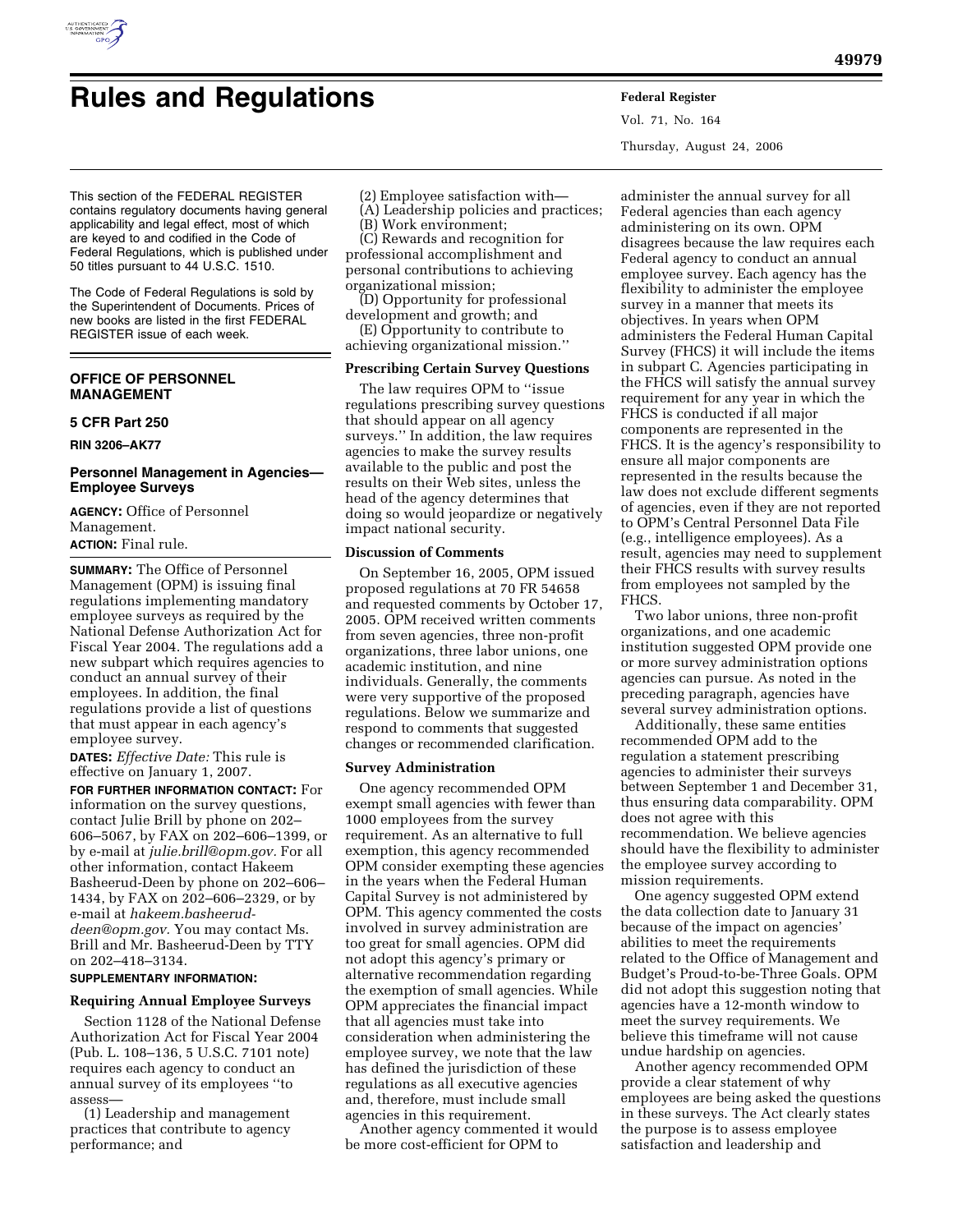management practices that contribute to agency performance. OPM is issuing these regulations and the required items in accordance with the legislation.

One individual requested that OPM mandate followup action to hold agencies accountable for the results of the survey. While OPM agrees that followup action should be an integral part of an agency's survey process, it is beyond the scope of this regulation for OPM to mandate such action because the law only authorizes OPM to issue regulations prescribing survey questions. However, OPM will provide supplemental guidance to agencies on potential followup actions and the use of results from the employee surveys on our Web site at *http://www.opm.gov.* 

Two agencies conducting employee surveys for the past several years expressed concern this new requirement may have a negative impact upon the progress these agencies have made in their survey programs. These agencies wish to continue to use their agencyspecific surveys and not participate in the required annual survey. OPM notes this requirement is mandated by law and agencies must participate. However, an agency can append the required items to an existing survey, or collect data from a small, statistically valid sample (OPM will provide supplemental guidance on sampling on our Web site at *http://www.opm.gov*) with minimal or no impact on an existing program. We commend those agencies that have developed and refined agency-specific surveys that meet their goals.

#### **Survey Content**

One agency commented on the lack of reference points and/or definitions of key terms for agencies and survey respondents. This agency suggested OPM provide a definition of the concepts/terms in context with the questions being asked (e.g., manager, supervisor, organization). OPM agrees that providing a definition of the key terms used in the annual survey will give agencies and respondents a clearer understanding of the questions. We have modified section 250.301 to include a definition of the terms *agency, executives, managers, supervisors, team leaders, leaders, work unit,* and *organization.* The definitions of these

terms are consistent with their use in OPM's Federal Human Capital Survey. In addition, we have renumbered the subsequent sections of this regulation to ensure uniformity.

OPM received multiple comments and suggestions on additions to, and deletions from, the proposed list of survey items. These comments suggested various constructs were not covered in the items, or were not covered well, including: pay-forperformance; nepotism; favoritism; waste and fraud; managerial performance; employee involvement in decision-making; an agency's adherence to Federal laws, rules, regulations, and accepted employment practices (particularly as they relate to working through unpaid lunch time); and leadership competencies. While OPM notes agencies maintain flexibility to expand their own surveys and add agency-specific items, we revisited the proposed list of survey items to ensure coverage of the legislated constructs. As a result, OPM is adding the following items:

5. I have trust and confidence in my supervisor. 12. Supervisors/team leaders in my work unit support employee development. 13. My talents are used well in the workplace. 14. My training needs are assessed. 18. In my most recent performance appraisal, I understood what I had to do to be rated at different performance levels (e.g., Fully Successful, Outstanding). 20. Pay raises depend on how well employees perform their jobs. 24. My supervisor supports my need to balance work and family issues. 29. Employees have a feeling of personal empowerment with respect to work processes. 30. My workload is reasonable. 31. Managers communicate the goals and priorities of the organization. 33. How satisfied are you with the information you receive from management on what's going on in your organization? 35. How satisfied are you with your opportunity to get a better job in your organization?

One agency recommended OPM provide a ''Do Not Know'' (DNK) option for all items while an individual suggested OPM remove the DNK option. This individual suggested the practice of comparing dissimilar data is not consistent with scientific methodology. OPM disagrees, noting it is appropriate to leave out the DNK option when an employee clearly should have an opinion and should provide one. For example, all employees have opinions about certain benefits, such as pay, so it would be appropriate to leave out the

DNK option on questions pertaining to it (e.g., Question 40, ''Considering everything, how satisfied are you with your pay?'') It should be noted response options for the required items are consistent with prior administrations of the items in the Federal Human Capital Survey.

One individual stated the survey questions are biased and provide responses favorable to management. This individual indicated unions should be given the opportunity to provide their own set of questions, which can be

appended to the management survey, and data should be collected by unbiased agency representatives to guard against management ''skewing the data'' in their favor. OPM disagrees the items are biased. Results from the Federal Human Capital Survey range from very positive to much less positive. Additionally, several unions have indicated they are in favor of OPM's proposed set of items. Finally, agencies can expand their own survey and add agency-specific items, and have the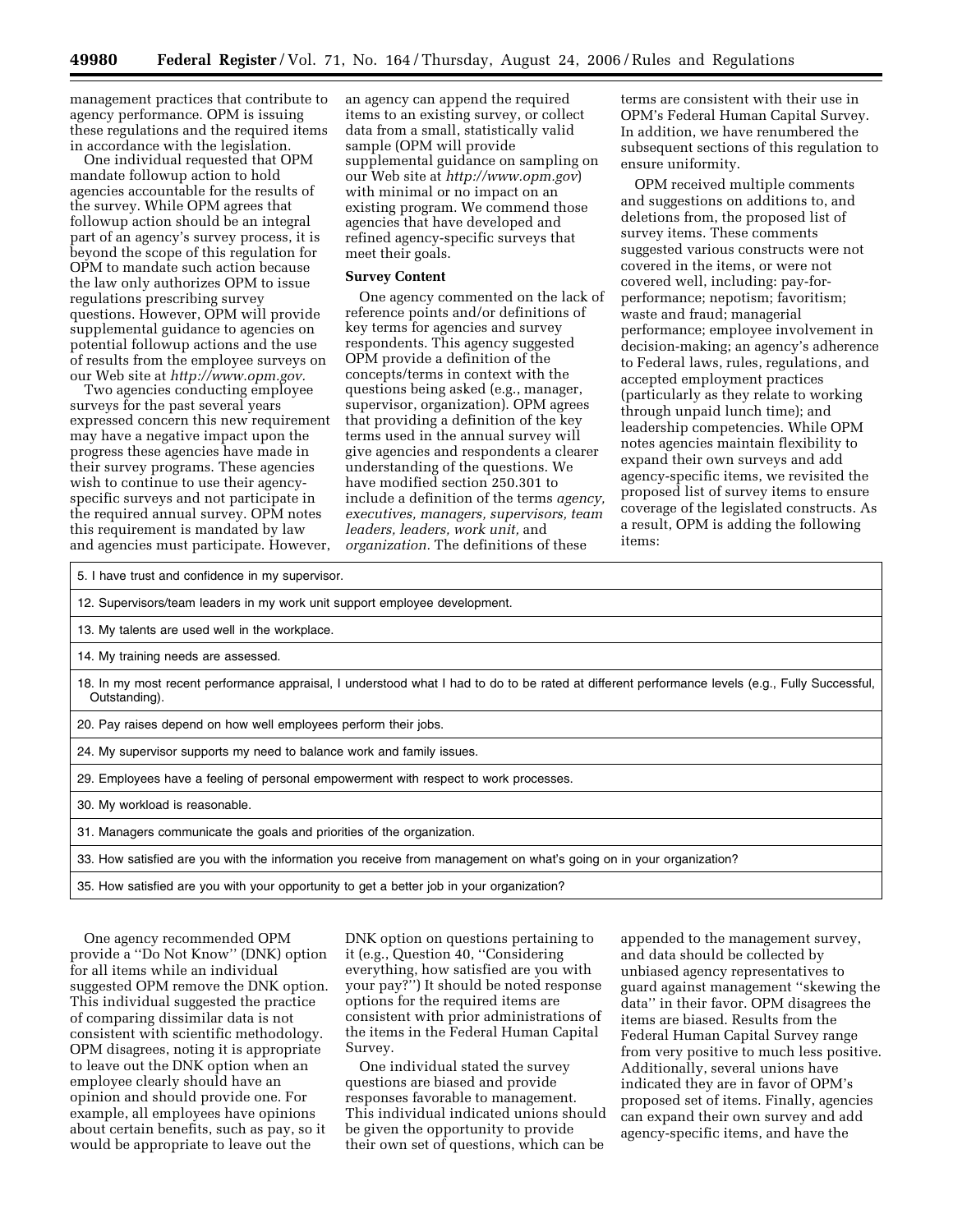option to have a third party collect their data.

Another individual commented that item 19 in the proposed rule; ''In my organization, leaders generate high levels of motivation and commitment in the workforce'' captures the Senior Executive Service Executive Core Qualification (ECQ) ''Leading People'' while the other four ECQs are not captured. This individual recommends OPM include items to capture all the ECQs. OPM did not adopt this recommendation noting the survey items are not intended to measure qualifications, but rather managerial and leadership practices.

#### **Agency Web Sites**

Three labor unions, three non-profit organizations, and one academic institution suggested OPM change the requirement for agencies to post survey results to their Web sites from 120 days to 90 days after an agency completes survey administration each year. OPM did not adopt this suggestion because we believe a shorter timeframe would create an undue hardship on many agencies, especially large departments that may have to compile results from their different components.

Additionally, these same entities suggested OPM post all survey results on OPM's Web site, while one agency suggested OPM make survey results available to the Federal community in odd-numbered years. We did not adopt this suggestion noting the Act requires agencies, not OPM, to post results on their own Web sites. In addition, agencies have the flexibility to add items to their surveys, and therefore, survey results may be unique to each specific agency.

## **Data Reporting**

Three labor unions, three non-profit organizations, and one academic institution suggested OPM require all survey data be reported as weighted data, if applicable. OPM did not adopt this suggestion noting it would be a burden to require agencies to weight their data. However, OPM suggests agencies evaluate their data for representativeness, and will provide supplemental guidance on processes and procedures for doing so. To allow for such evaluations, OPM is adding the

following demographic items for agencies with 800 or more employees to assist in evaluating representativeness: supervisory status, gender, ethnicity, race, and agency subcomponent. Agencies with fewer than 800 employees are exempt from this requirement. We are including this exemption in section 250.302 in an attempt to protect the anonymity of respondents in small agencies. Small agencies who wish to add demographics to their survey may do so if they wish to evaluate representativeness of the survey responders. These demographic items will be listed as items 41 through 45, respectively.

### **Guidance**

Several individuals and agencies submitted questions and requests for guidance on administering, analyzing, and reporting on the annual employee surveys. To assist agencies in their compliance with these rules, OPM will provide supplemental guidance on our Web site to include frequently asked questions and answers, instructions on sampling and administration, evaluating representativeness, followup actions, and strategies for using survey results to effect change in various human capital initiatives, at *http://www.opm.gov*.

## **Regulatory Flexibility Act**

I certify this regulation will not have a significant economic impact on a substantial number of small entities because it will only apply to Federal agencies and employees.

### **Executive Order 12866, Regulatory Review**

This rule has been reviewed by the Office of Management and Budget in accordance with Executive Order 12866.

## **List of Subjects in 5 CFR Part 250**

Authority delegations (Government agencies), Government employees.

Office of Personnel Management.

#### **Linda M. Springer,**

*Director.* 

■ Accordingly, OPM is amending 5 CFR part 250, as follows:

## **PART 250—PERSONNEL MANAGEMENT IN AGENCIES**

■ 1. The authority citation is revised to read as follows:

**Authority:** 5 U.S.C. 1101 note, 1103(a)(5), 1104, 1302, 3301, 3302, 7101 note; E.O. 13197, 66 FR 7853, 3 CFR 748 (2002); E.O. 10577, 12 FR 1259, 3 CFR, 1954–1958 Comp., p. 218.

#### **Subpart B—[Added and Reserved]**

■ 2. Add and reserve subpart B.

■ 3. Add subpart C to read as follows: Sec.

#### **Subpart C—Employee Surveys**

250.301 Definitions. 250.302 Survey requirements. 250.303 Availability of results.

#### **§ 250.301 Definitions.**

### **Subpart C—Employee Surveys**

In this part—

*Agency* means an executive agency as defined in 5 U.S.C. 105.

*Executives* are members of the Senior Executive Service or equivalent.

*Leaders* are an agency's management team. This includes anyone with supervisory or managerial duties.

*Managers* are those individuals in management positions who typically supervise one or more supervisors.

*Organization* means an agency, office, or division.

*Supervisors* are first-line supervisors who do not supervise other supervisors; typically those who are responsible for employees' performance appraisals and approval of their leave.

*Team leaders* are those who provide employees with day-to-day guidance in work projects, but do not have supervisory responsibilities or conduct performance appraisals.

*Work unit* means an immediate work unit headed by an immediate supervisor.

#### **§ 250.302 Survey requirements.**

(a) Each executive agency must conduct an annual survey of its employees containing the definitions and each question in this subpart.

(b) Each executive agency may include survey questions unique to the agency in addition to the prescribed employee survey questions under paragraph (c) of this section.

(c) The definitions and 45 prescribed employee survey questions and response choices are listed in the following tables:

| Kev terms | <b>Definitions</b>                                                                         |
|-----------|--------------------------------------------------------------------------------------------|
|           | An executive agency as defined in 5 U.S.C. 105.                                            |
|           | Members of the Senior Executive Service or equivalent.                                     |
|           | An agency's management team. This includes anyone with supervisory or managerial duties.   |
|           | Those individuals in management positions who typically supervise one or more supervisors. |
|           |                                                                                            |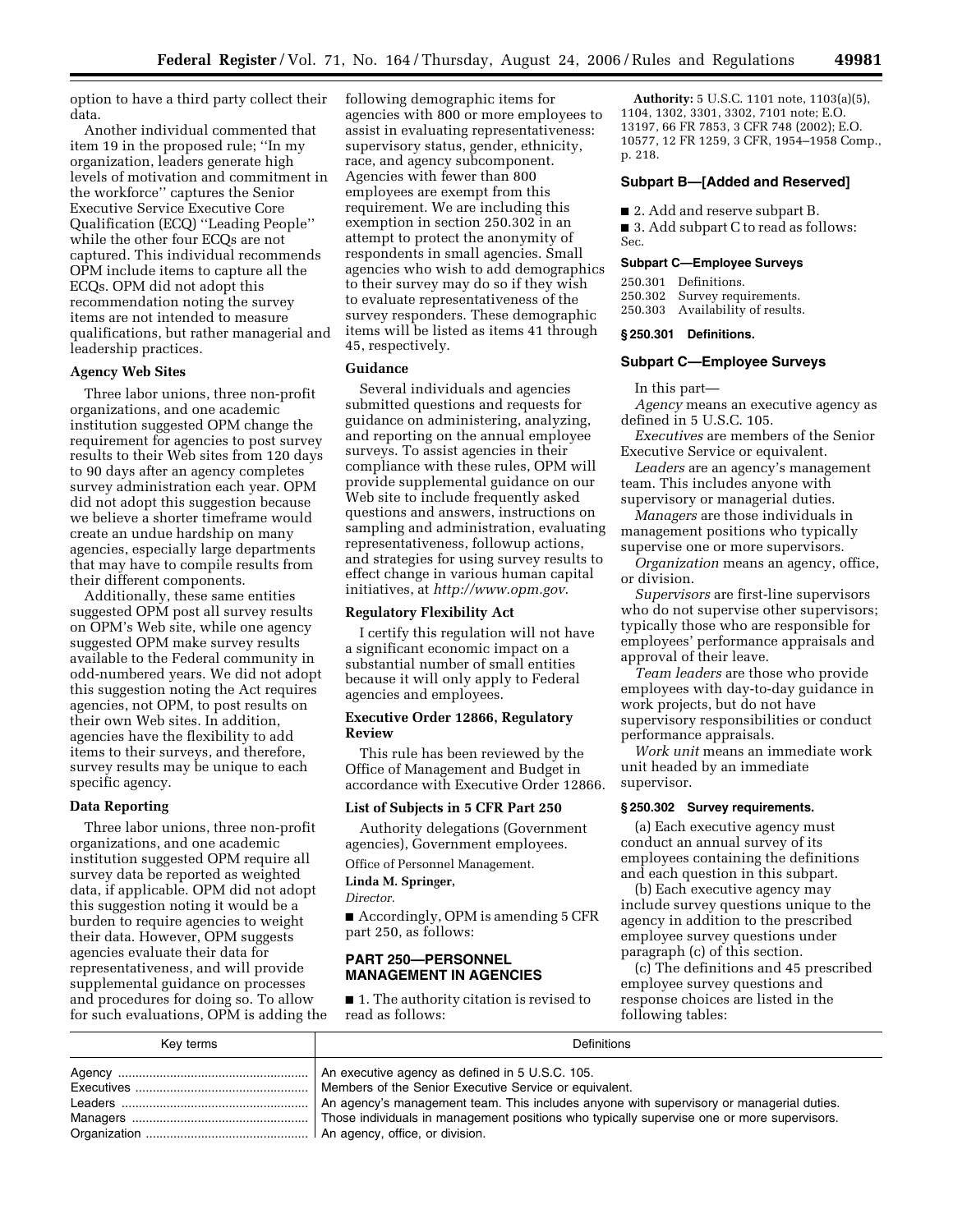۳

| Key terms | Definitions                                                                                                                                                              |
|-----------|--------------------------------------------------------------------------------------------------------------------------------------------------------------------------|
|           | First-line supervisors who do not supervise other supervisors; typically those who are responsible<br>for employees' performance appraisals and approval of their leave. |
|           | Those who provide employees with day-to-day guidance in work projects, but do not have super-<br>visory responsibilities or conduct performance appraisals.              |
| Work unit | An immediate work unit headed by an immediate supervisor.                                                                                                                |

| Employee survey questions                                                                                                                                  | Employee response choices                                                                          |  |  |  |  |
|------------------------------------------------------------------------------------------------------------------------------------------------------------|----------------------------------------------------------------------------------------------------|--|--|--|--|
| <b>Personal Work Experiences</b>                                                                                                                           |                                                                                                    |  |  |  |  |
| (1) The people I work with cooperate to get the job done                                                                                                   | Strongly Agree, Agree, Neither Agree Nor Disagree, Disagree, or<br>Strongly Disagree.              |  |  |  |  |
| (2) I am given a real opportunity to improve my skills in my organiza-<br>tion.                                                                            | Strongly Agree, Agree, Neither Agree Nor Disagree, Disagree, or<br>Strongly Disagree.              |  |  |  |  |
| (3) My work gives me a feeling of personal accomplishment                                                                                                  | Strongly Agree, Agree, Neither Agree Nor Disagree, Disagree, or<br>Strongly Disagree.              |  |  |  |  |
|                                                                                                                                                            | Strongly Agree, Agree, Neither Agree Nor Disagree, Disagree, or<br>Strongly Disagree.              |  |  |  |  |
|                                                                                                                                                            | Strongly Agree, Agree, Neither Agree Nor Disagree, Disagree, or<br>Strongly Disagree.              |  |  |  |  |
| (6) Overall, how good a job do you feel is being done by your imme-<br>diate supervisor/team leader?                                                       | Very Good, Good, Fair, Poor, or Very Poor.                                                         |  |  |  |  |
|                                                                                                                                                            | <b>Recruitment, Development &amp; Retention</b>                                                    |  |  |  |  |
| (7) The workforce has the job-relevant knowledge and skills necessary<br>to accomplish organizational goals.                                               | Strongly Agree, Agree, Neither Agree Nor Disagree, Disagree, Strongly<br>Disagree, or Do Not Know. |  |  |  |  |
| (8) My work unit is able to recruit people with the right skills                                                                                           | Strongly Agree, Agree, Neither Agree Nor Disagree, Disagree, Strongly<br>Disagree, or Do Not Know. |  |  |  |  |
| (9) I know how my work relates to the agency's goals and priorities                                                                                        | Strongly Agree, Agree, Neither Agree Nor Disagree, Disagree, Strongly<br>Disagree, or Do Not Know. |  |  |  |  |
|                                                                                                                                                            | Strongly Agree, Agree, Neither Agree Nor Disagree, Disagree, Strongly<br>Disagree, or Do Not Know. |  |  |  |  |
| (11) Physical conditions (for example, noise level, temperature, lighting,<br>cleanliness in the workplace) allow employees to perform their jobs<br>well. | Strongly Agree, Agree, Neither Agree Nor Disagree, Disagree, Strongly<br>Disagree, or Do Not Know. |  |  |  |  |
| (12) Supervisors/team leaders in my work unit support employee devel-<br>opment.                                                                           | Strongly Agree, Agree, Neither Agree Nor Disagree, Disagree, Strongly<br>Disagree, or Do Not Know. |  |  |  |  |
|                                                                                                                                                            | Strongly Agree, Agree, Neither Agree Nor Disagree, Disagree, Strongly<br>Disagree, or Do Not Know. |  |  |  |  |
|                                                                                                                                                            | Strongly Agree, Agree, Neither Agree Nor Disagree, Disagree, Strongly                              |  |  |  |  |

## **Performance Culture**

Disagree, or Do Not Know.

| (15) Promotions in my work unit are based on merit                                                                                                                     | Strongly Agree, Agree, Neither Agree Nor Disagree, Disagree, Strongly                                                           |  |  |
|------------------------------------------------------------------------------------------------------------------------------------------------------------------------|---------------------------------------------------------------------------------------------------------------------------------|--|--|
| (16) In my work unit, steps are taken to deal with a poor performer who<br>cannot or will not improve.                                                                 | Disagree, or Do Not Know.<br>Strongly Agree, Agree, Neither Agree Nor Disagree, Disagree, Strongly<br>Disagree, or Do Not Know. |  |  |
|                                                                                                                                                                        | Strongly Agree, Agree, Neither Agree Nor Disagree, Disagree, Strongly<br>Disagree, or Do Not Know.                              |  |  |
| (18) In my most recent performance appraisal, I understood what I had<br>to do to be rated at different performance levels (e.g., Fully Success-<br>ful, Outstanding). | Strongly Agree, Agree, Neither Agree Nor Disagree, Disagree, Strongly<br>Disagree, or No Basis to Judge.                        |  |  |
| (19) In my work unit, differences in performance are recognized in a<br>meaningful way.                                                                                | Strongly Agree, Agree, Neither Agree Nor Disagree, Disagree, Strongly<br>Disagree, or Do Not Know.                              |  |  |
| (20) Pay raises depend on how well employees perform their jobs                                                                                                        | Strongly Agree, Agree, Neither Agree Nor Disagree, Disagree, Strongly<br>Disagree or Do Not Know.                               |  |  |
| (21) My performance appraisal is a fair reflection of my performance                                                                                                   | Strongly Agree, Agree, Neither Agree Nor Disagree, Disagree, Strongly<br>Disagree, or Do Not Know.                              |  |  |
| (22) Discussions with my supervisor/team leader about my perform-<br>ance are worthwhile.                                                                              | Strongly Agree, Agree, Neither Agree Nor Disagree, Disagree, Strongly<br>Disagree, or Do Not Know.                              |  |  |
| (23) Managers/supervisors/team leaders work well with employees of<br>different backgrounds.                                                                           | Strongly Agree, Agree, Neither Agree Nor Disagree, Disagree, Strongly<br>Disagree, or Do Not Know.                              |  |  |
| (24) My supervisor supports my need to balance work and family<br>issues.                                                                                              | Strongly Agree, Agree, Neither Agree Nor Disagree, Disagree, Strongly<br>Disagree, or Do Not Know.                              |  |  |
| Leadership                                                                                                                                                             |                                                                                                                                 |  |  |

| (25) I have a high level of respect for my organization's senior leaders                                                                        | Strongly Agree, Agree, Neither Agree Nor Disagree, Disagree, Strongly |
|-------------------------------------------------------------------------------------------------------------------------------------------------|-----------------------------------------------------------------------|
|                                                                                                                                                 | Disagree, or Do Not Know.                                             |
| (26) In my organization, leaders generate high levels of motivation and   Strongly Agree, Agree, Neither Agree Nor Disagree, Disagree, Strongly |                                                                       |
| commitment in the workforce.                                                                                                                    | Disagree, or Do Not Know.                                             |